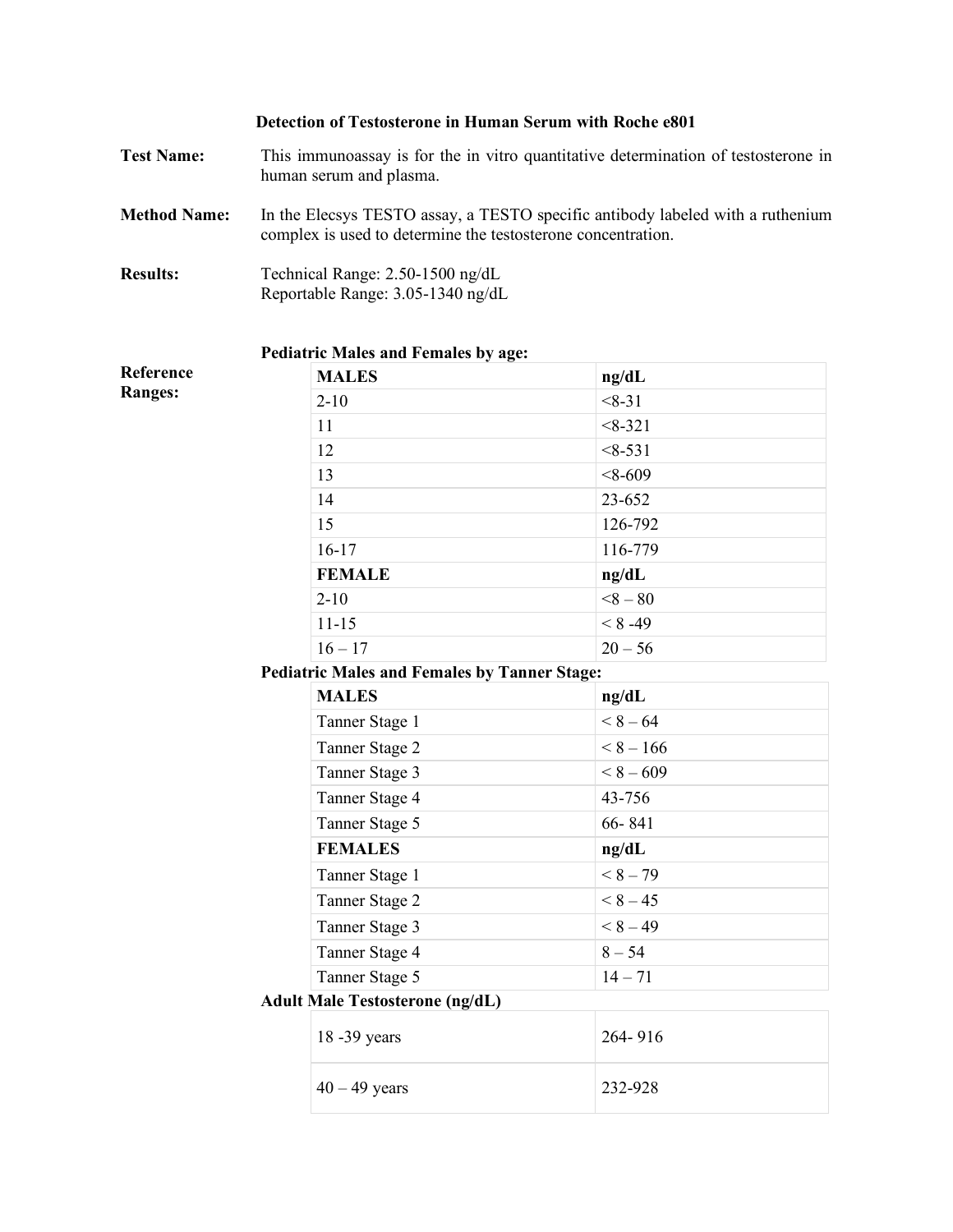|                                          | 50-59 years       | 210-962     |  |  |
|------------------------------------------|-------------------|-------------|--|--|
|                                          | $60 - 69$ years   | 234-990     |  |  |
|                                          | $70 - 79$ years   | $167 - 895$ |  |  |
| <b>Adult Female Testosterone (ng/dL)</b> |                   |             |  |  |
|                                          | Pre-menopausal    | $9 - 53$    |  |  |
|                                          | Post - menopausal | $< 8-48$    |  |  |

**Clinical Significance:** Measurements of testosterone are used in the diagnosis and treatment of disorders involving the male sex hormones (androgens), including primary and secondary hypogonadism, delayed or precocious puberty, impotence in males and, in females hirsutism (excessive hair) and virilization (masculinization) due to tumors, polycystic ovaries, and adrenogenital syndromes.

> The androgen testosterone (17β hydroxyandrostenone) has a molecular weight of 288 daltons. In men, testosterone is synthesized almost exclusively by the Leydig cells of the testes. The secretion of testosterone is regulated by luteinizing hormone (LH) and is subject to negative feedback via the pituitary and hypothalamus.

> Testosterone promotes the development of the secondary sex characteristics in men and serves to maintain the function of the prostate and seminal vesicles. Most of the circulating testosterone is bound to carrier proteins (SHBG, sex hormone binding globulin). In women, small quantities of testosterone are formed in the ovaries. In physiological concentrations, androgens have no specific effects in women. Increased production of testosterone in women can cause virilization (depending on the increase).

> The Elecsys Testosterone II assay is based on a competitive test principle using a high affinity monoclonal antibody (sheep) specifically directed against testosterone. Endogenous testosterone released from the sample by 2 bromoestradiol competes with the added testosterone derivative labeled with a ruthenium complex for the binding sites on the biotinylated antibody.

> Measurements of testosterone are used in the diagnosis and treatment of disorders involving the male sex hormones (androgens), including primary and secondary hypogonadism, delayed or precocious puberty, impotence in males and, in females hirsutism (excessive hair) and virilization (masculinization) due to tumors, polycystic ovaries, and adrenogenital syndromes.

**Submission Criteria:** For specimen collection and preparation, only use suitable tubes or collection containers. Only the specimens listed below were tested and found acceptable. Serum Plasma: Li-heparin and  $K_2$ -EDTA plasma Do not use fluoride plasma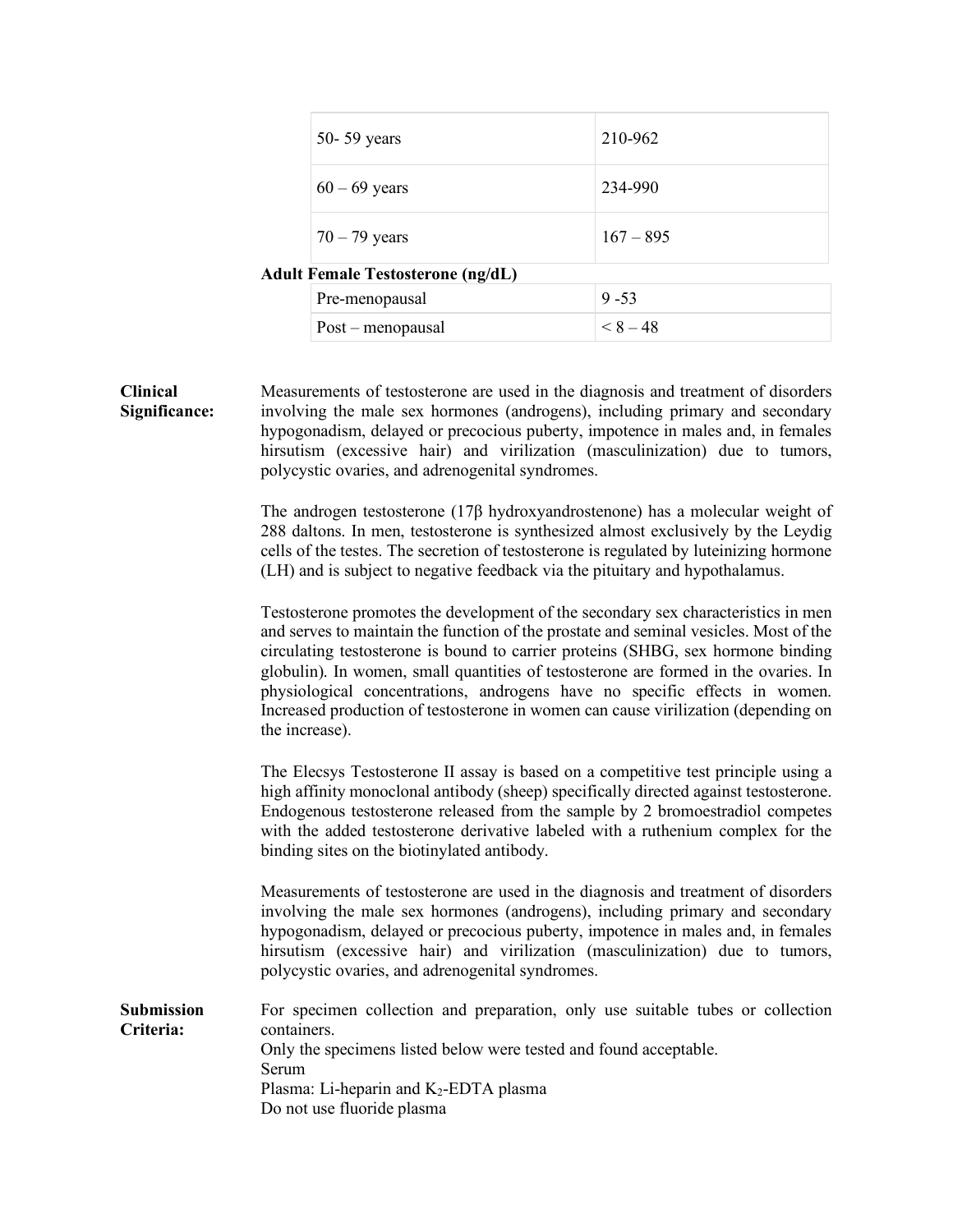|                             | The sample types listed were tested with a selection of sample collection tubes that<br>were commercially available at the time of testing, therefore not all available tubes<br>of all manufacturers were tested. Sample collection systems from various<br>manufacturers may contain differing materials which could affect the test results in<br>some cases. When processing samples in primary tubes (sample collection systems),<br>follow the instructions of the tube manufacturer.<br>Storage and Stability: 6 months at -20°C<br>14 days at $2-8$ <sup>o</sup> C<br>5 days at 20-25 °C                                                                                              |
|-----------------------------|-----------------------------------------------------------------------------------------------------------------------------------------------------------------------------------------------------------------------------------------------------------------------------------------------------------------------------------------------------------------------------------------------------------------------------------------------------------------------------------------------------------------------------------------------------------------------------------------------------------------------------------------------------------------------------------------------|
| Rejection<br>Criteria:      | Rejection criteria include but are not limited to:<br>Specimens containing fibrin or clots.<br>1.<br>2. Excessive platelet clumping<br>Leaking specimens<br>3.<br>Substandard mixing or collection<br>4.<br>Expired or improperly stored collection tubes.<br>5.<br>Improperly filled tubes based on collection tube manufacturer's guidelines.<br>6.<br>7.<br>Contaminated specimens (IV fluid, foreign particles, etc.)<br>Specimens not analyzed within the appropriate time frame.<br>8.<br>Samples not shipped at appropriate temperature.<br>9.<br>10. Samples without 2 proper identifiers or samples having identifiers that do<br>not match the electronic or paper lab requisition. |
| <b>Authorization:</b>       | Diagnostic testing can only be performed with approval from an authorized<br>provider/agency.                                                                                                                                                                                                                                                                                                                                                                                                                                                                                                                                                                                                 |
| <b>Turn Around</b><br>Time: | $1$ day.                                                                                                                                                                                                                                                                                                                                                                                                                                                                                                                                                                                                                                                                                      |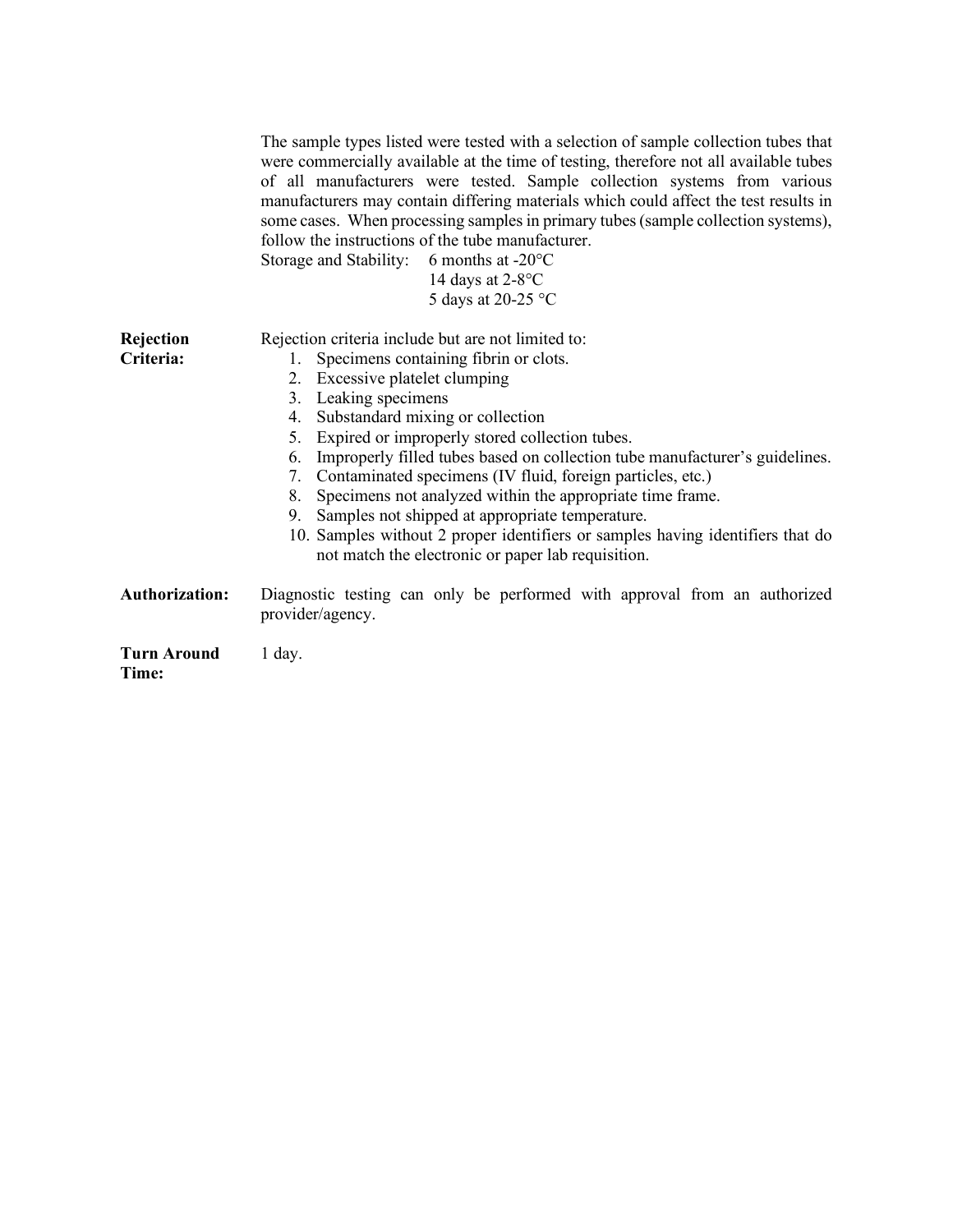## **Instructions for Serum Specimen Submission**

# **General Information**

The detection of testosterone in human serum and plasma is performed using a Roche cobas i58 analyzer. However, serum specimens are preferred.

Specimens must be collected and stored at 20-25 °C if to be analyzed within 5 days, at 2-8°C if to be analyzed within 14 days and stored at -20°C if to be analyzed within 6 months. Please be aware that storing specimens at  $\leq$  -70°C ( $\leq$  -94°F) is not permissible.

## **Specimens MUST be** *received* **at Reditus Laboratories within 5 days of collection.**

## **Collection Instructions for Serum Specimen**

- 1. Do not use expired collection tubes. Store collection tubes as per manufacturers recommendations. Use standard venipuncture practices for collecting samples. Filled gold top serum tubes are preferred.
- 2. Ensure that the patient's name, date-of-birth, and time/date of collection are recorded on the specimen tube along with the name or initials of the individual collecting the sample.
- 3. Complete all the demographic information on a sample requisition form through the approved electronic submission process
- 4. Refrigerate the specimen between 2-8°C (36-46°F) and ship or courier the specimen(s) within 48 hours.
- 5. The specimen(s) *must* be received at the laboratory **no later than** 48 hours *from the time of collection*.
	- a. **Avoid shipping specimens over weekends or holidays** as they may not be received at the laboratory and cold-packs will not maintain the required 2-8°C (36-46°F) specimen temperature.
	- b. Ensure that specimens shipped by commercial carrier are shipped with **overnight delivery**. If shipping on a Friday for Saturday delivery, *you must include Saturday Delivery* during shipment, or the specimens will not be received until the following non-holiday business day. Failure to receive specimens within 24 hours of shipment will result in specimens being rejected from testing.
- 6. For any questions pertaining to sample collection, storage, or shipping, please contact the Reditus Laboratories using the below contact information.

## **Instructions for Specimen Transport**

- 1. **Messenger/Courier by ground transport.** Place specimen(s) into a biohazard labeled bag and seal securely**.** Place the test requisition(s) on the outside of the biohazard labeled bag. Place the sealed biohazard bag and test requisition(s) inside the shipping container. Place cold packs, which have been frozen for at least 24 hours, in the leak-proof outer container. The shipping container must be rigid, such as a Styrofoam cooler, and labeled with the UN 3373 Biological Substance Category B marking. Close securely.
- 2. **Commercial carrier by ground/air transport.** Place the specimen(s) inside a biohazard labeled bag and seal securely. Place the test requisition(s) on the outside of the biohazard labeled bag. Place the sealed bag and completed test requisitions(s) inside the outer shipping container. Place cold packs, which have been frozen for at least 24 hours, in the leak-proof outer container. Label the outer shipping container with Reditus Laboratories address listed below. Complete the return address section to include the name of the person shipping the package, business name and address, and a business phone number. The shipping container must include the UN3373 Biological Substance Category B marking.
- 3. *Ship specimens by overnight delivery* to the attention of Clinical Chemistry at Reditus Laboratories. This can be accomplished by use of local courier, shipping corporations or U.S. Postal Service.
	- a. **If specimens are shipped on a Friday for Saturday delivery,** *you must include/indicate Saturday delivery* during shipment, or the specimens will not be received until the following non-holiday business day. Failure to receive specimens within 24 hours of shipment will result